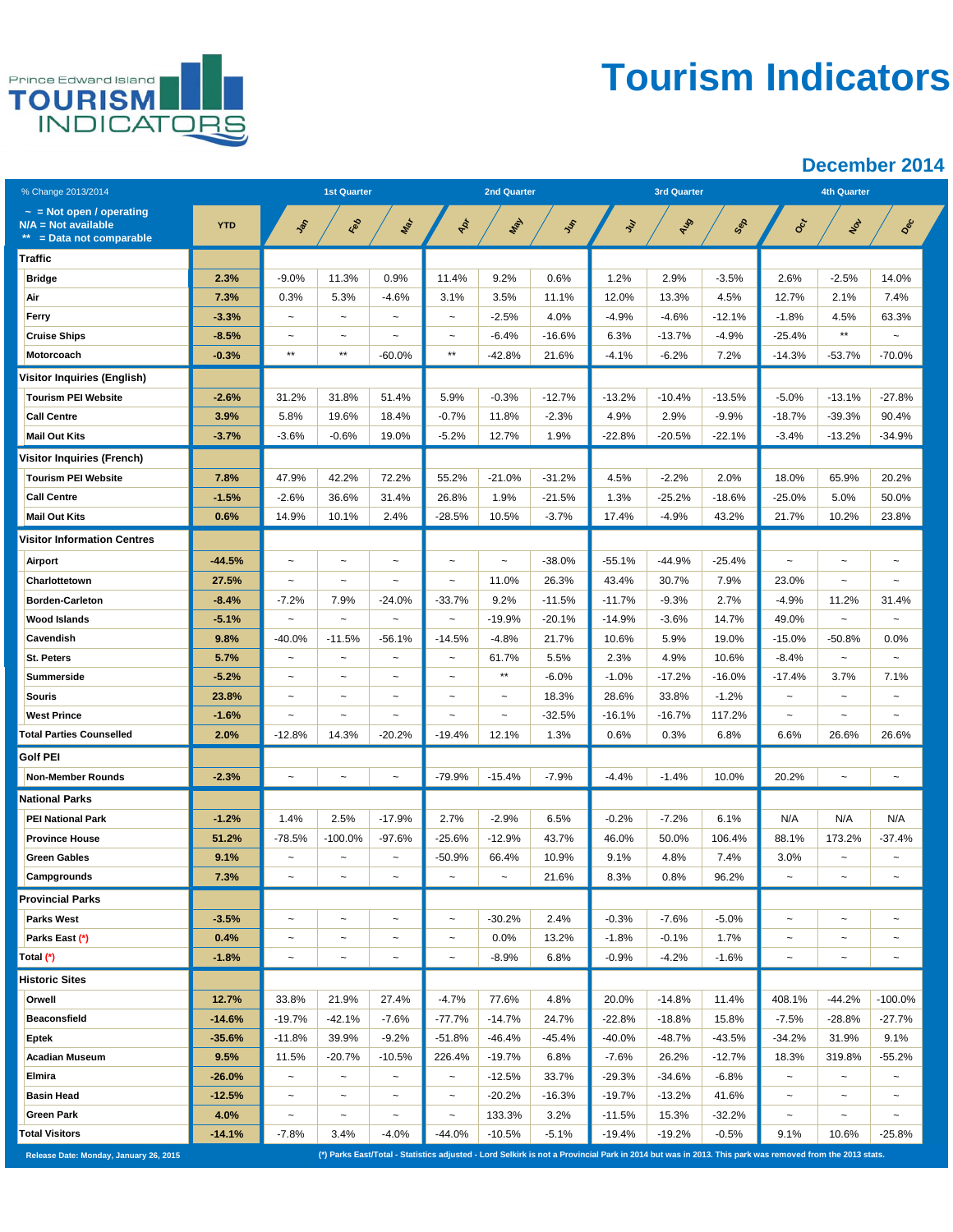

# **Occupancy - Fixed Roof**

| % Change 2013/2014                       |               | <b>1st Quarter</b>  |                  |                  |                  | <b>2nd Quarter</b> |                  |                       | <b>3rd Quarter</b> |                  | <b>4th Quarter</b> |                  |                 |  |
|------------------------------------------|---------------|---------------------|------------------|------------------|------------------|--------------------|------------------|-----------------------|--------------------|------------------|--------------------|------------------|-----------------|--|
| <b>Fixed Roof Accommodation</b>          | <b>YTD</b>    | $\hat{\mathcal{E}}$ | Red              | <b>May</b>       | ÷                | Max                | Jer              | $\tilde{\mathcal{S}}$ | AUD                | Sep              | oc                 | ٷ                | Dec             |  |
| <b>Total Operations Open</b>             |               | 112                 | 114              | 113              | 128              | 432                | 942              | 1,052                 | 1,059              | 980              | 471                | 142              | 118             |  |
| % Change                                 |               | 1.8%                | 0.9%             | 0.0%             | 0.0%             | 0.0%               | 1.2%             | 2.9%                  | 2.5%               | 5.2%             | $-1.5%$            | 6.0%             | 4.4%            |  |
| <b>Total Room-nights Available</b>       | 1,367,265     | 73,176              | 66,990           | 74,865           | 74,421           | 118,179            | 170,008          | 188,981               | 187,726            | 158,702          | 108.846            | 72,442           | 72,929          |  |
| % Change                                 | 1.7%          | 2.9%                | 3.7%             | 3.8%             | 4.1%             | $-2.7%$            | 0.2%             | 1.5%                  | 1.0%               | $-0.3%$          | 3.6%               | 6.6%             | 4.4%            |  |
| <b>Total Room-nights Sold (RNS)</b>      | 575,871       | 15,350              | 19,567           | 17,697           | 20,658           | 36,062             | 64,452           | 123,486               | 138,580            | 68,722           | 35,344             | 21,461           | 14,492          |  |
| % Change                                 | 4.7%          | $-5.9%$             | 6.1%             | 4.9%             | 15.0%            | 8.3%               | 6.5%             | 3.9%                  | 2.9%               | 2.8%             | 6.1%               | 10.8%            | 8.2%            |  |
| <b>Occupancy Rate</b>                    | 42.1%         | 21.0%               | 29.2%            | 23.6%            | 27.8%            | 30.5%              | 37.9%            | 65.3%                 | 73.8%              | 43.3%            | 32.5%              | 29.6%            | 19.9%           |  |
| % Point Change                           | 1.2%          | $-2.0%$             | 0.7%             | 0.2%             | 2.6%             | 3.1%               | 2.2%             | 1.5%                  | 1.4%               | 1.3%             | 0.8%               | 1.1%             | 0.7%            |  |
| <b>BY REGION</b>                         |               |                     |                  |                  |                  |                    |                  |                       |                    |                  |                    |                  |                 |  |
| <b>North Cape Coastal Drive</b>          |               |                     |                  |                  |                  |                    |                  |                       |                    |                  |                    |                  |                 |  |
| Occupancy Rate                           | 36.1%         | 26.5%               | 30.0%            | 28.3%            | 28.3%            | 31.9%              | 34.0%            | 51.3%                 | 62.3%              | 37.5%            | 30.5%              | 32.1%            | 22.5%           |  |
| % Point Change                           | 0.3%          | $-2.0%$             | $-3.2%$          | 1.1%             | 5.2%             | 0.5%               | 1.5%             | 0.1%                  | 2.4%               | $-2.1%$          | $-1.2%$            | 0.2%             | $-0.1%$         |  |
| Room-nights Sold (RNS)                   | 96,213        | 5,215               | 5,656            | 5,922            | 5,726            | 7,619              | 8,840            | 14,526                | 17,626             | 8,990            | 6,954              | 5,414            | 3,725           |  |
| % Change                                 | $-1.9%$       | $-11.2%$            | $-9.3%$          | 1.7%             | 19.2%            | 0.6%               | 1.3%             | $-0.6%$               | 2.4%               | $-12.6%$         | $-5.2%$            | $-1.7%$          | $-7.9%$         |  |
| <b>Green Gables Shore</b>                |               |                     |                  |                  |                  |                    |                  |                       |                    |                  |                    |                  | 3.1%            |  |
| Occupancy Rate                           | 43.3%<br>1.7% | 1.9%<br>$-0.3%$     | 11.2%<br>7.9%    | 1.7%<br>$-0.1%$  | 2.6%<br>0.5%     | 11.1%<br>1.0%      | 27.0%<br>$-0.9%$ | 69.7%<br>4.8%         | 76.5%<br>1.8%      | 30.3%<br>0.2%    | 15.0%<br>$-0.8%$   | 3.5%<br>$-3.4%$  | $-0.3%$         |  |
| % Point Change<br>Room-nights Sold (RNS) | 128,019       | 66                  | 351              | 57               | 94               | 2,540              | 14,858           | 43,442                | 47,772             | 15,569           | 3,005              | 141              | 124             |  |
| % Change                                 | 4.4%          | $-10.8%$            | 247.5%           | $-5.0%$          | 6.8%             | $-7.2%$            | $-1.1%$          | 9.2%                  | 3.9%               | 0.4%             | 5.1%               | $-45.3%$         | $-3.1%$         |  |
| <b>Red Sands</b>                         |               |                     |                  |                  |                  |                    |                  |                       |                    |                  |                    |                  |                 |  |
| Occupancy Rate                           | 29.1%         | 13.0%               | 19.1%            | 6.7%             | 6.1%             | 7.9%               | 20.9%            | 54.8%                 | 61.7%              | 16.7%            | 4.1%               | 1.5%             | 0.4%            |  |
| % Point Change                           | $-2.6%$       | $-1.5%$             | 2.1%             | $-6.5%$          | $-5.2%$          | $-0.2%$            | 2.5%             | $-4.3%$               | $-2.8%$            | $-3.9%$          | $-2.7%$            | $-9.2%$          | $-11.5%$        |  |
| Room-nights Sold (RNS)                   | 15,217        | 190                 | 235              | 95               | 100              | 311                | 1,582            | 5,260                 | 5,931              | 1,317            | 159                | 27               | 10              |  |
| % Change                                 | $-9.6%$       | $-12.4%$            | 3.1%             | $-52.0%$         | $-44.8%$         | $-19.8%$           | 6.4%             | $-6.0\%$              | $-6.2%$            | $-18.2%$         | $-45.5%$           | $-84.0%$         | $-93.4%$        |  |
| Charlottetown                            |               |                     |                  |                  |                  |                    |                  |                       |                    |                  |                    |                  |                 |  |
| Occupancy Rate                           | 46.2%         | 20.8%               | 31.6%            | 24.0%            | 30.7%            | 41.0%              | 56.6%            | 74.2%                 | 82.9%              | 66.9%            | 45.7%              | 32.5%            | 21.7%           |  |
| % Point Change                           | 1.8%          | $-2.0%$             | 2.3%             | 0.6%             | 1.5%             | 2.2%               | 6.3%             | $-0.2%$               | 2.1%               | 4.2%             | 3.3%               | 3.1%             | 2.1%            |  |
| Room-nights Sold (RNS)                   | 283,045       | 9,600               | 12,997           | 11,050           | 14,125           | 23,696             | 33,123           | 45,750                | 49,719             | 34,818           | 22,996             | 15,009           | 10,162          |  |
| % Change                                 | 8.7%          | -2.5%               | 12.9%            | 8.4%             | 14.0%            | 15.3%              | 13.1%            | 2.7%                  | 4.3%               | 9.1%             | 10.2%              | 17.6%            | 15.5%           |  |
| <b>Points East</b>                       |               |                     |                  |                  |                  |                    |                  |                       |                    |                  |                    |                  |                 |  |
| Occupancy Rate                           | 38.0%         | 11.4%               | 12.1%            | 18.7%            | 20.2%            | 19.5%              | 26.5%            | 53.6%                 | 63.8%              | 34.3%            | 18.9%              | 24.5%            | 14.9%           |  |
| % Point Change                           | $-0.4%$       | $-1.1%$             | $-5.2%$          | $-7.0%$          | 0.3%             | 3.1%               | 0.1%             | 0.4%                  | $-1.2%$            | 1.5%             | $-0.1%$            | $-9.8%$          | $-0.2%$         |  |
| Room-nights Sold (RNS)                   | 53,377        | 279                 | 328              | 573              | 613              | 1,896              | 6,049            | 14,508                | 17,532             | 8,028            | 2,230              | 870              | 471             |  |
| % Change                                 | 2.4%          | $-8.8%$             | $-11.1%$         | $-5.1%$          | 23.3%            | $-7.9%$            | 1.1%             | 0.8%                  | 0.4%               | 6.6%             | 13.6%              | 28.5%            | 76.4%           |  |
|                                          |               |                     |                  |                  |                  |                    |                  |                       |                    |                  |                    |                  |                 |  |
| <b>BY TYPE</b>                           |               |                     |                  |                  |                  |                    |                  |                       |                    |                  |                    |                  |                 |  |
| <b>Hotels/Motels/Resorts</b>             |               |                     |                  |                  |                  |                    |                  |                       |                    |                  |                    |                  |                 |  |
| Occupancy Rate                           | 42.9%         | 22.8%               | 31.1%            | 25.2%            | 29.7%            | 37.0%              | 46.3%            | 65.3%                 | 75.8%              | 54.2%            | 38.9%              | 32.3%            | 21.5%           |  |
| % Point Change                           | 1.2%          | -2.1%               | 0.3%             | 0.0%             | 2.4%             | 2.9%               | 3.7%             | 0.4%                  | 1.5%               | 4.1%             | 0.3%               | 1.5%             | 1.1%            |  |
| Room-nights Sold (RNS)                   | 388,794       | 14,607              | 18,264           | 16,361           | 19,000           | 30,045             | 43,707           | 65,391                | 74,663             | 45,503           | 27,968             | 19,854           | 13,431          |  |
| % Change                                 | 5.9%          | $-4.2%$             | 7.1%             | 6.1%             | 15.8%            | 10.6%              | 10.8%            | 2.8%                  | 3.5%               | 5.8%             | 1.3%               | 11.5%            | 9.5%            |  |
| <b>Inns</b>                              |               |                     |                  |                  |                  |                    |                  |                       |                    |                  |                    |                  |                 |  |
| Occupancy Rate                           | 52.3%         | 17.1%               | 64.2%            | 39.5%            | 43.8%            | 32.1%              | 43.7%            | 67.8%                 | 79.2%              | 57.0%            | 44.6%              | 36.4%            | 25.1%           |  |
| % Point Change                           | $-1.2%$       | $-17.1%$            | 23.5%            | 4.4%             | 2.7%             | 1.0%               | $-3.9%$          | $-5.3%$               | $-5.1%$            | $-1.8%$          | 6.3%               | $-2.2%$          | 3.9%            |  |
| Room-nights Sold (RNS)                   | 25,293        | 307                 | 683              | 760              | 814              | 1,184              | 3,116            | 5,098                 | 6,087              | 4,019            | 1,878              | 786              | 561             |  |
| % Change                                 | $-1.9%$       | $-53.2%$            | $-3.3%$          | 12.6%            | 6.7%             | $-17.2%$           | $-5.6%$          | $-5.6%$               | $-2.5%$            | 0.4%             | 24.4%              | 9.5%             | 46.9%           |  |
| <b>Cabins/Cottages</b>                   |               |                     |                  |                  |                  |                    |                  |                       |                    |                  |                    |                  |                 |  |
| Occupancy Rate<br>% Point Change         | 42.2%<br>1.0% | 10.5%<br>1.2%       | 10.5%<br>$-3.9%$ | 10.4%<br>$-7.0%$ | 10.2%<br>$-1.8%$ | 11.7%<br>0.1%      | 23.6%<br>$-0.7%$ | 67.4%<br>3.5%         | 72.7%<br>1.3%      | 24.2%<br>$-2.4%$ | 14.3%<br>3.4%      | 12.4%<br>$-2.9%$ | 7.6%<br>$-8.8%$ |  |
| Room-nights Sold (RNS)                   | 121,083       | 193                 | 186              | 194              | 221              | 2,490              | 12,501           | 42,947                | 46,388             | 12,525           | 2,918              | 336              | 184             |  |
| % Change                                 | 2.4%          | $-6.3%$             | $-37.6%$         | $-52.1%$         | $-36.7%$         | $-8.0%$            | $-3.7%$          | 7.4%                  | 3.0%               | $-6.0%$          | 42.8%              | $-31.1%$         | $-56.3%$        |  |
| <b>Tourist Home/B&amp;B</b>              |               |                     |                  |                  |                  |                    |                  |                       |                    |                  |                    |                  |                 |  |
| Occupancy Rate                           | 32.9%         | 3.7%                | 7.4%             | 5.9%             | 8.7%             | 20.4%              | 35.0%            | 58.4%                 | 65.2%              | 43.7%            | 21.9%              | 7.9%             | 5.3%            |  |
| % Point Change                           | 3.0%          | 0.9%                | 2.6%             | 1.2%             | 2.8%             | 6.1%               | 5.6%             | 4.7%                  | 3.2%               | 3.1%             | 2.4%               | 1.5%             | 0.2%            |  |
| Room-nights Sold (RNS)                   | 39,613        | 190                 | 369              | 330              | 519              | 2,335              | 5,109            | 9,774                 | 10,972             | 6,651            | 2,575              | 478              | 311             |  |
| % Change                                 | 7.8%          | 29.3%               | 51.9%            | 14.2%            | 42.2%            | 22.5%              | 11.7%            | 4.0%                  | 1.6%               | 3.9%             | 23.9%              | 54.7%            | 24.9%           |  |
| Other                                    |               |                     |                  |                  |                  |                    |                  |                       |                    |                  |                    |                  |                 |  |
| Occupancy Rate                           | 16.9%         | 13.2%               | 17.9%            | 12.9%            | 26.7%            | 1.5%               | 2.3%             | 29.1%                 | 47.5%              | 2.9%             | 0.7%               | 23.3%            | 16.7%           |  |
| % Point Change                           | $-12.0%$      | $-4.3%$             | $-24.4%$         | $-9.1%$          | 5.6%             | $-22.8%$           | $-18.2%$         | $-26.9%$              | 3.7%               | $-11.5%$         | $-22.6%$           | 8.6%             | $-0.5%$         |  |
| Room-nights Sold (RNS)                   | 1,088         | 53                  | 65               | 52               | 104              | 8                  | 19               | 276                   | 470                | 24               | 5                  | $\overline{7}$   | 5               |  |
| % Change                                 | $-41.6%$      | $-18.5%$            | $-54.2%$         | $-36.6%$         | 36.8%            | $-91.8%$           | $-89.7%$         | $-43.4%$              | 15.2%              | $-78.6%$         | $-94.3%$           | $-86.8%$         | $-92.8%$        |  |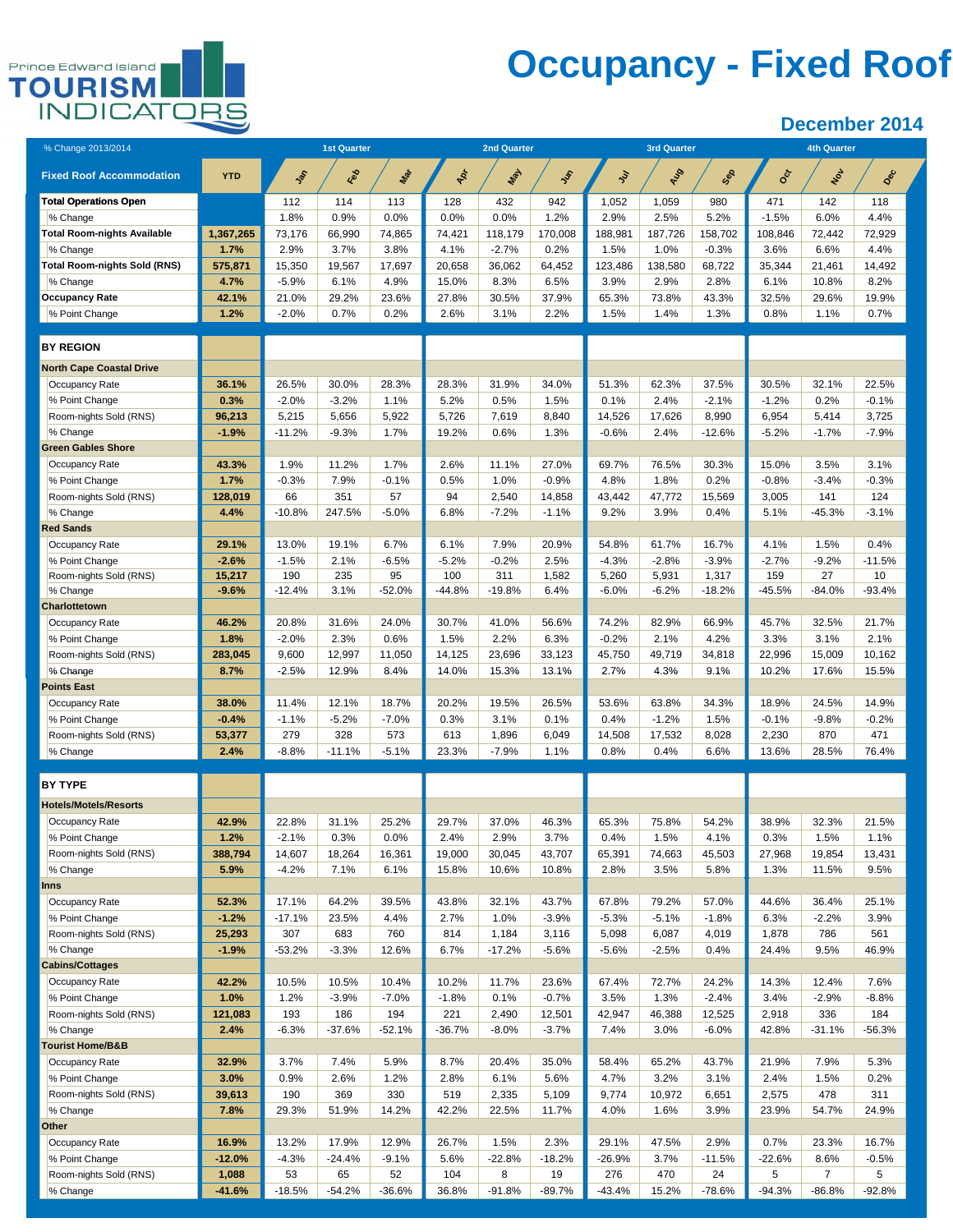

# **Occupancy - Campground**

| % Change 2013/2014                  |            | <b>1st Quarter</b>        |                          |                           |                                 | <b>2nd Quarter</b> |          |         | <b>3rd Quarter</b> |          | <b>4th Quarter</b> |                           |                       |  |
|-------------------------------------|------------|---------------------------|--------------------------|---------------------------|---------------------------------|--------------------|----------|---------|--------------------|----------|--------------------|---------------------------|-----------------------|--|
| <b>Campground</b>                   | <b>YTD</b> | Jan                       | Feb                      | Mar                       | $\boldsymbol{\dot{\mathrm{z}}}$ | New                | Jun      | $\zeta$ | AUG                | Sep      | Oct                | Not                       | Dec                   |  |
| <b>Total Operations Open</b>        |            | $\sim$                    | $\overline{\phantom{a}}$ | $\sim$                    | $\mathbf{1}$                    | 24                 | 44       | 45      | 47                 | 42       | 11                 | $\sim$                    | $\sim$                |  |
| % Change                            |            | $\sim$                    | $\sim$                   | $\tilde{\phantom{a}}$     | 0.0%                            | $-14.3%$           | 0.0%     | 2.3%    | 6.8%               | $-2.3%$  | 22.2%              | $\sim$                    | $\sim$                |  |
| <b>Total Site-nights Available</b>  | 647,379    | $\tilde{\phantom{a}}$     | $\tilde{}$               | $\tilde{\phantom{a}}$     | 126                             | 29,250             | 129,854  | 179,016 | 172,944            | 113,657  | 22,532             | $\tilde{}$                | $\tilde{\phantom{a}}$ |  |
| % Change                            | 4.7%       | $\overline{\phantom{a}}$  | $\ddot{\phantom{1}}$     | $\tilde{}$                | $-90.0%$                        | $-22.7%$           | $-7.0%$  | 9.6%    | 6.6%               | 6.3%     | 233.2%             | $\sim$                    | $\sim$                |  |
| <b>Total Site-nights Sold (SNS)</b> | 266,218    | $\sim$                    | $\sim$                   | $\sim$                    | 0                               | 8,157              | 40,045   | 97,864  | 91,790             | 26,710   | 1,652              | $\sim$                    | $\sim$                |  |
| % Change                            | 8.4%       | $\tilde{}$                | $\tilde{}$               | $\tilde{}$                | 0.0%                            | $-5.5%$            | $-1.1%$  | 8.9%    | 11.2%              | 15.7%    | 63.9%              | $\tilde{}$                | $\tilde{\phantom{a}}$ |  |
| <b>Occupancy Rate</b>               | 41.1%      | $\ddot{\phantom{0}}$      | $\ddot{\phantom{0}}$     | $\sim$                    | 0.0%                            | 27.9%              | 30.8%    | 54.7%   | 53.1%              | 23.5%    | 7.3%               | $\sim$                    |                       |  |
| % Point Change                      | 1.4%       | $\sim$                    | $\sim$                   | $\sim$                    | 0.0%                            | 5.1%               | 1.9%     | $-0.4%$ | 2.2%               | 1.9%     | $-7.6%$            | $\sim$                    | $\sim$                |  |
|                                     |            |                           |                          |                           |                                 |                    |          |         |                    |          |                    |                           |                       |  |
| <b>North Cape Coastal Drive</b>     |            |                           |                          |                           |                                 |                    |          |         |                    |          |                    |                           |                       |  |
| Occupancy Rate                      | 24.8%      | $\tilde{}$                | $\overline{ }$           | $\tilde{}$                | $\sim$                          | 1.0%               | 13.4%    | 37.3%   | 35.2%              | 7.5%     | 69.1%              | $\tilde{}$                | $\tilde{}$            |  |
| % Point Change                      | 0.3%       | $\sim$                    | $\sim$                   | $\sim$                    | $\sim$                          | $-1.1%$            | 2.4%     | 2.0%    | $-0.6%$            | $-2.8%$  | $-2.3%$            | $\sim$                    | $\sim$                |  |
| Site-nights Sold (SNS)              | 17,210     | $\sim$                    | $\tilde{ }$              | $\tilde{\phantom{a}}$     | $\ddot{\phantom{1}}$            | 27                 | 1,631    | 7,256   | 7,026              | 1,120    | 150                | $\sim$                    | $\sim$                |  |
| % Point change                      | 3.0%       | $\ddot{\phantom{0}}$      | $\ddot{\phantom{1}}$     | $\tilde{\phantom{a}}$     | $\ddot{\phantom{1}}$            | $-49.1%$           | 1.5%     | 7.4%    | 2.7%               | $-14.1%$ | $-3.2%$            | $\widetilde{\phantom{m}}$ | $\sim$                |  |
|                                     |            |                           |                          |                           |                                 |                    |          |         |                    |          |                    |                           |                       |  |
| <b>Green Gables Shore</b>           |            |                           |                          |                           |                                 |                    |          |         |                    |          |                    |                           |                       |  |
| Occupancy Rate                      | 45.4%      | $\ddot{\phantom{0}}$      | $\sim$                   | $\sim$                    | 0.0%                            | 32.7%              | 35.7%    | 60.6%   | 56.1%              | 27.4%    | 3.4%               | $\ddot{\phantom{0}}$      | $\sim$                |  |
| % Point Change                      | $-0.6%$    | $\tilde{\phantom{a}}$     | $\sim$                   | $\tilde{\phantom{a}}$     | 0.0%                            | 4.6%               | 0.7%     | $-1.7%$ | 1.0%               | 0.8%     | $-19.7%$           | $\sim$                    | $\tilde{\phantom{a}}$ |  |
| Site-nights Sold (SNS)              | 191,807    | $\ddot{\phantom{0}}$      | $\sim$                   | $\tilde{\phantom{a}}$     | 0                               | 5,014              | 31,458   | 70,032  | 65,576             | 19,173   | 554                | $\ddot{\phantom{0}}$      | $\sim$                |  |
| % Point change                      | 4.6%       | $\sim$                    | $\overline{\phantom{a}}$ | $\sim$                    | 0.0%                            | $-1.1%$            | $-4.7%$  | 3.3%    | 10.6%              | 9.1%     | $-7.2%$            | $\sim$                    | $\tilde{\phantom{a}}$ |  |
|                                     |            |                           |                          |                           |                                 |                    |          |         |                    |          |                    |                           |                       |  |
| Red Sands                           |            |                           |                          |                           |                                 |                    |          |         |                    |          |                    |                           |                       |  |
| Occupancy Rate                      | 27.9%      | $\widetilde{\phantom{m}}$ | $\ddot{\phantom{1}}$     | $\widetilde{\phantom{m}}$ | $\widetilde{\phantom{m}}$       | 73.8%              | 12.6%    | 32.9%   | 32.0%              | 16.6%    | 6.6%               | $\widetilde{\phantom{m}}$ | $\sim$                |  |
| % Point Change                      | 6.0%       | $\tilde{}$                | $\overline{ }$           | $\tilde{}$                | $\tilde{\phantom{a}}$           | 44.1%              | $-14.2%$ | 4.7%    | 8.6%               | 4.7%     | 4.0%               | $\overline{a}$            | $\sim$                |  |
| Site-nights Sold (SNS)              | 4,535      | $\overline{\phantom{a}}$  | $\ddot{\phantom{1}}$     | $\tilde{}$                | $\tilde{\phantom{a}}$           | 1,169              | 374      | 1,215   | 1,200              | 492      | 85                 | $\ddot{ }$                |                       |  |
| % Point change                      | 27.1%      | $\widetilde{\phantom{m}}$ | $\ddot{\phantom{0}}$     | $\tilde{\phantom{a}}$     | $\tilde{}$                      | 148.7%             | $-53.1%$ | 15.6%   | 37.6%              | 43.4%    | 136.1%             | $\tilde{}$                | $\sim$                |  |
|                                     |            |                           |                          |                           |                                 |                    |          |         |                    |          |                    |                           |                       |  |
| Charlottetown                       |            |                           |                          |                           |                                 |                    |          |         |                    |          |                    |                           |                       |  |
| Occupancy Rate                      | 47.6%      | $\sim$                    | $\sim$                   | $\tilde{\phantom{a}}$     | $\tilde{ }$                     | 39.2%              | 41.1%    | 68.4%   | 65.5%              | 29.8%    | 18.5%              | $\sim$                    | $\sim$                |  |
| % Point Change                      | 14.7%      | $\sim$                    | $\ddot{ }$               | $\sim$                    | $\sim$                          | 8.8%               | 14.9%    | 19.1%   | 13.7%              | 17.6%    | 10.0%              | $\sim$                    |                       |  |
| Site-nights Sold (SNS)              | 21,587     | $\tilde{\phantom{a}}$     | $\tilde{}$               | $\widetilde{\phantom{m}}$ | $\tilde{}$                      | 1,780              | 3,723    | 6,510   | 6,237              | 2,585    | 752                | $\tilde{\phantom{a}}$     | $\tilde{\phantom{a}}$ |  |
| % Point Change                      | 35.0%      | $\sim$                    | $\sim$                   | $\tilde{\phantom{a}}$     |                                 | $-35.7%$           | 56.1%    | 40.5%   | 28.1%              | 132.7%   | 241.8%             | $\tilde{\phantom{a}}$     |                       |  |
|                                     |            |                           |                          |                           |                                 |                    |          |         |                    |          |                    |                           |                       |  |
| <b>Points East</b>                  |            |                           |                          |                           |                                 |                    |          |         |                    |          |                    |                           |                       |  |
| Occupancy Rate                      | 33.0%      |                           | $\overline{ }$           | $\tilde{}$                | $\tilde{\phantom{a}}$           | 3.3%               | 16.3%    | 41.6%   | 51.4%              | 19.6%    | 12.6%              | $\overline{a}$            |                       |  |
| % Point Change                      | 2.8%       | $\widetilde{\phantom{m}}$ | $\ddot{\phantom{0}}$     | $\widetilde{\phantom{m}}$ | $\overline{\phantom{a}}$        | $-0.8%$            | 2.1%     | $-1.4%$ | 3.8%               | 2.4%     | $\star\star$       | $\sim$                    | $\ddot{\phantom{0}}$  |  |
| Site-nights Sold (SNS)              | 31,079     | $\ddot{\phantom{0}}$      | $\ddot{\phantom{1}}$     | $\tilde{\phantom{a}}$     | $\tilde{}$                      | 167                | 2,859    | 12,851  | 11,751             | 3,340    | 111                | $\sim$                    |                       |  |
| % Point change                      | 19.4%      |                           |                          |                           |                                 | $-37.9%$           | 6.5%     | 33.0%   | 10.1%              | 21.2%    | $***$              | $\ddot{ }$                |                       |  |
|                                     |            |                           |                          |                           |                                 |                    |          |         |                    |          |                    |                           |                       |  |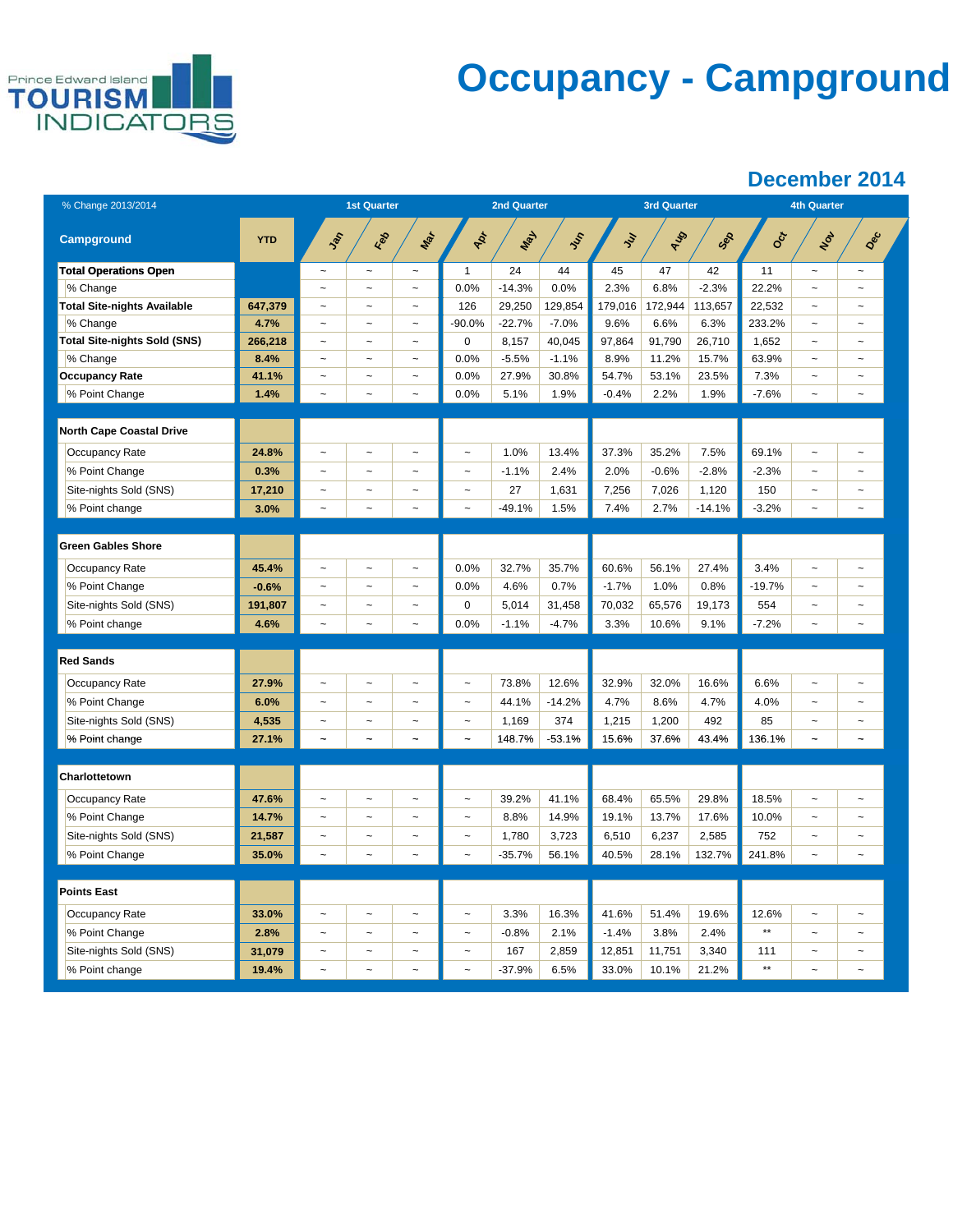

# **Visitor Origins**

|                                        |              | <b>1st Quarter</b> |                 | <b>2nd Quarter</b> |                              |                  |                | <b>3rd Quarter</b>  |                  | <b>4th Quarter</b> |                   |                    |                    |
|----------------------------------------|--------------|--------------------|-----------------|--------------------|------------------------------|------------------|----------------|---------------------|------------------|--------------------|-------------------|--------------------|--------------------|
|                                        | <b>YTD</b>   | Jan                | i d             | Mar                | $\boldsymbol{\dot{\varphi}}$ | Max              | $\sqrt{s}$     | 氵                   | AUS              | Sep                | ०ँ                | Non                | Dec                |
| TOTAL OVERNIGHT STAYS (ONS)            | 842,089      | 15,350             | 19,567          | 17,697             | 20,658                       | 44,219           | 104,497        | 221,350             | 230,370          | 95,432             | 36,996            | 21,461             | 14,492             |
| % Change                               | 5.9%         | $-5.9%$            | 6.1%            | 4.9%               | 15.0%                        | 5.4%             | 3.5%           | 6.0%                | 6.1%             | 6.1%               | 7.8%              | 10.8%              | 8.2%               |
| <b>ORIGIN BREAKDOWN</b>                | 100%         |                    | 100%            |                    |                              | 100%             |                |                     | 100%             |                    |                   | 100%               |                    |
| Canada                                 | 87.7%        | 95.2%              | 95.1%           | 95.4%              | 93.7%                        | 91.8%            | 87.4%          | 88.2%               | 86.8%            | 80.6%              | 86.6%             | 90.3%              | 90.1%              |
| <b>United States</b>                   | 7.7%         | 2.8%               | 2.3%            | 2.5%               | 3.5%                         | 5.1%             | 7.3%           | 8.0%                | 9.0%             | 11.2%              | 7.3%              | 2.3%               | 3.5%               |
| International                          | 4.6%         | 2.0%               | 2.6%            | 2.0%               | 2.8%                         | 3.1%             | 5.3%           | 3.7%                | 4.2%             | 8.2%               | 6.1%              | 7.4%               | 6.4%               |
| % Change 2013/2014                     |              |                    |                 |                    |                              |                  |                |                     |                  |                    |                   |                    |                    |
| <b>CANADA</b><br>ONS*                  | 5.2%         | $-5.6%$            | 6.1%            | 5.2%               | 15.2%                        | 8.8%             | 1.5%           | 6.2%                | 5.4%             | 3.4%               | 9.2%              | 7.8%               | 2.6%               |
| Fixed Roof - RNS*                      | 3.6%         | $-5.6%$            | 6.1%            | 5.2%               | 15.2%                        | 12.4%            | 3.2%           | 4.0%                | 1.4%             | $-2.9%$            | 7.1%              | 7.8%               | 2.6%               |
| Campground - SNS*                      | 8.5%         | $\sim$             | $\sim$          | $\sim$             | $\sim$                       | $-3.7%$          | $-0.7%$        | 8.6%                | 10.9%            | 18.7%              | 75.2%             | $\sim$             |                    |
| ONS*<br>Alberta                        | 7.9%         | $-3.5%$            | 68.0%           | 45.2%              | 32.4%                        | $-38.9%$         | 9.1%           | 4.3%                | 15.4%            | 11.4%              | 25.0%             | 15.8%              | $-10.3%$           |
| Fixed Roof - RNS*                      | 8.9%         | $-3.5%$            | 68.0%           | 45.2%<br>$\sim$    | 32.4%<br>$\sim$              | $-40.6%$         | 13.5%          | 0.8%                | 16.7%            | 21.0%              | 25.8%             | 15.8%<br>$\sim$    | $-10.3%$<br>$\sim$ |
| Campground - SNS*                      | 2.2%         | $\sim$             | $\sim$          |                    |                              | $-11.9%$         | $-8.7%$        | 18.6%               | 9.9%             | $-39.0%$           | 4.8%              |                    |                    |
| ONS*<br><b>British Columbia</b>        | 5.4%         | 86.0%              | 55.8%           | 67.6%              | 6.3%                         | 1.5%             | 13.3%          | $-9.3%$             | $-3.4%$          | 22.2%              | 17.6%             | $-15.6%$           | $-15.0%$           |
| Fixed Roof - RNS*<br>Campground - SNS* | 6.4%<br>0.0% | 86.0%<br>$\sim$    | 55.8%<br>$\sim$ | 67.6%<br>$\sim$    | 6.3%<br>$\sim$               | 3.5%<br>$-30.4%$ | 11.8%<br>20.9% | $-11.5%$<br>$-3.0%$ | -4.2%<br>$-0.1%$ | 27.1%<br>$-4.0%$   | 19.3%<br>$-14.3%$ | $-15.6%$<br>$\sim$ | $-15.0%$<br>$\sim$ |
| ONS*<br><b>Manitoba</b>                | 23.4%        | $-16.7%$           | $-47.8%$        | $-52.5%$           | 208.2%                       | 267.0%           | $-12.7%$       | 23.7%               | $-8.8%$          | 19.1%              | 90.0%             | 104.3%             | $-12.8%$           |
| Fixed Roof - RNS*                      | 26.3%        | $-16.7%$           | $-47.8%$        | $-52.5%$           | 208.2%                       | 284.7%           | $-19.4%$       | 28.5%               | $-6.6%$          | 20.0%              | 101.4%            | 104.3%             | $-12.8%$           |
| Campground - SNS*                      | 0.0%         | $\sim$             | $\sim$          | $\sim$             | $\sim$                       | $-6.3%$          | 84.0%          | $-0.5%$             | $-19.5%$         | 13.4%              | $-85.7%$          | $\sim$             | $\sim$             |
| ONS*<br><b>New Brunswick</b>           | 4.4%         | $-12.9%$           | 9.4%            | 9.1%               | 11.9%                        | 16.4%            | 2.2%           | 9.3%                | 0.9%             | $-0.6%$            | 1.6%              | 5.8%               | $-1.0%$            |
| Fixed Roof - RNS*                      | 2.0%         | $-12.9%$           | 9.4%            | 9.1%               | 11.9%                        | 17.7%            | $-1.5%$        | 0.3%                | 0.3%             | $-1.5%$            | $-0.1%$           | 5.8%               | $-1.0%$            |
| Campground - SNS*                      | 11.7%        | $\sim$             | $\sim$          | $\sim$             | $\sim$                       | $-3.1%$          | 11.4%          | 22.3%               | 1.8%             | 4.9%               | 103.3%            | $\sim$             | $\sim$             |
| ONS*<br>Newfoundland                   | 2.3%         | $-27.7%$           | 4.6%            | $-2.6%$            | $-4.0%$                      | 45.4%            | 0.1%           | 3.1%                | 0.3%             | 7.4%               | 24.5%             | $-38.2%$           | $-10.4%$           |
| Fixed Roof - RNS*                      | 3.5%         | $-27.7\%$          | 4.6%            | $-2.6%$            | $-4.0%$                      | 46.2%            | 9.7%           | 4.6%                | 0.4%             | 4.0%               | 30.5%             | $-38.2%$           | $-10.4%$           |
| Campground - SNS*                      | $-3.9%$      | $\sim$             | $\sim$          | $\sim$             | $\sim$                       | 16.7%            | $-24.8%$       | $-2.7%$             | -0.1%            | 26.3%              | $-1.9%$           | $\sim$             | $\sim$             |
| ONS*<br><b>Nova Scotia</b>             | 5.1%         | 14.9%              | 9.6%            | 11.2%              | 13.8%                        | 17.9%            | $-7.0%$        | 8.1%                | 5.6%             | $-4.3%$            | 9.0%              | 1.2%               | $-4.6%$            |
| Fixed Roof - RNS*                      | 3.5%         | 14.9%              | 9.6%            | 11.2%              | 13.8%                        | 17.3%            | $-12.1%$       | 4.9%                | 5.0%             | $-7.4%$            | 8.7%              | 1.2%               | $-4.6%$            |
| Campground - SNS*                      | 10.8%        | $\sim$             | $\sim$          | $\sim$             | $\sim$                       | 28.5%            | 10.8%          | 13.2%               | 6.7%             | 18.3%              | 25.5%             | $-100.0%$          | $\sim$             |
| ONS*<br><b>Nunavut</b>                 | 62.6%        | $-100.0\%$         | $\star\star$    | $-100.0%$          | $\star\star$                 | 244.4%           | $-10.9%$       | 237.5%              | 1.8%             | 235.3%             | 4.3%              | $-80.0%$           | $-16.7%$           |
| Fixed Roof - RNS*                      | 47.9%        | -100.0%            | $**$            | $-100.0\%$         | $**$                         | 244.4%           | $-29.7%$       | 212.0%              | $-9.6%$          | 235.3%             | 4.3%              | $-80.0%$           | $-16.7%$           |
| Campground - SNS*                      | 450.0%       | $\sim$             | $\sim$          | $\sim$             | $\sim$                       | 0.0%             | $\star\star$   | 450.0%              | 150.0%           | 0.0%               | 0.0%              | $\sim$             | $\sim$             |
| ONS*<br><b>Northwest Territories</b>   | 43.6%        | -66.7%             | $-47.6%$        | 162.5%             | $-100.0%$                    | $-40.0%$         | 200.0%         | 40.7%               | 9.6%             | 105.7%             | $-31.0%$          | 308.3%             | 266.7%             |
| Fixed Roof - RNS*                      | 48.2%        | $-66.7%$           | $-47.6%$        | 162.5%             | -100.0%                      | $-40.0%$         | 200.0%         | 66.3%               | 5.3%             | 102.9%             | $-31.0%$          | 308.3%             | 266.7%             |
| Campground - SNS*                      | $-5.4%$      | $\sim$             | $\sim$          | $\sim$             | $\sim$                       | 0.0%             | 0.0%           | $-28.1%$            | 120.0%           | $\star\star$       | 0.0%              | $\sim$             | $\sim$             |
| ONS*<br>Ontario                        | 4.5%         | $-19.4%$           | 7.1%            | $-25.6%$           | 27.2%                        | 10.4%            | 14.7%          | 5.8%                | $-0.4%$          | 2.0%               | 16.2%             | 21.7%              | $-4.1%$            |
| Fixed Roof - RNS*                      | 4.0%         | $-19.4%$           | 7.1%            | $-25.6%$           | 27.2%                        | 7.3%             | 17.3%          | 6.0%                | $-1.5%$          | $-1.6%$            | 15.1%             | 21.7%              | $-4.1%$            |
| Campground - SNS*                      | 7.3%         | $\sim$             | $\sim$          | $\sim$             | $\sim$                       | 111.4%           | $-0.4%$        | 5.1%                | 3.9%             | 39.6%              | 353.3%            | $\sim$             | $\sim$             |
| $ONS^*$<br><b>Prince Edward Island</b> | 7.0%         | $-12.8%$           | $-4.8%$         | 12.5%              | 23.8%                        | $-0.6%$          | $-1.6%$        | 4.9%                | 18.3%            | 10.8%              | $-8.6%$           | 12.7%              | 15.6%              |
| Fixed Roof - RNS*                      | 2.2%         | $-12.8%$           | $-4.8%$         | 12.5%              | 23.8%                        | 11.7%            | 14.9%          | 3.6%                | 1.5%             | $-16.3%$           | $-19.1%$          | 12.7%              | 15.6%              |
| Campground - SNS*                      | 9.1%         | $\sim$             | $\sim$          | $\sim$             | $\sim$                       | $-8.0%$          | $-4.2%$        | 5.0%                | 21.6%            | 21.1%              | 143.2%            | $\sim$             | $\sim$             |
| $ONS^*$<br>Quebec                      | $-0.1%$      | $-7.7%$            | 9.8%            | 15.1%              | $-17.9%$                     | $-21.6%$         | $-0.2%$        | 3.2%                | $-0.8%$          | $-14.7%$           | 22.0%             | 17.9%              | 15.6%              |
| Fixed Roof - RNS*                      | $-1.4%$      | $-7.7%$            | 9.8%            | 15.1%              | $-17.9%$                     | $-22.4%$         | $-1.5%$        | 3.1%                | -2.1%            | $-17.8%$           | 22.7%             | 17.9%              | 15.6%              |
| Campground - SNS*                      | 2.5%         | $\sim$             | $\sim$          | $\sim$             | $\sim$                       | $-2.1%$          | 4.0%           | 3.4%                | 1.0%             | 12.1%              | $-33.3%$          | $\sim$             |                    |
| ONS*<br><b>Saskatchewan</b>            | 18.2%        | $-42.6%$           | $-67.1%$        | $-46.7%$           | $-28.0%$                     | 190.1%           | 24.2%          | 3.1%                | 2.1%             | 0.8%               | 69.3%             | 196.8%             | 6.3%               |
| Fixed Roof - RNS*                      | 22.7%        | $-42.6%$           | $-67.1%$        | $-46.7%$           | $-28.0%$                     | 224.2%           | 27.0%          | 11.3%               | 7.4%             | $-4.7%$            | 66.8%             | 196.8%             | 6.3%               |
| Campground - SNS*                      | $-7.8%$      | $\sim$             | $\sim$          | $\sim$             | $\sim$                       | $-8.8%$          | 11.0%          | $-25.0%$            | $-22.0%$         | 54.3%              | 900.0%            | $\sim$             | $\sim$             |
| ONS*<br>Yukon                          | 81.0%        | 400.0%             | 80.0%           | $-85.7%$           | 83.3%                        | 7.7%             | 52.0%          | 144.4%              | $-7.4%$          | 133.3%             | 766.7%            | 33.3%              | 0.0%               |
| Fixed Roof - RNS*                      | 102.4%       | 400.0%             | 80.0%           | $-85.7%$           | 83.3%                        | 7.7%             | 75.4%          | 155.6%              | 13.6%            | 159.3%             | 758.3%            | 33.3%              | 0.0%               |
| Campground - SNS*                      | $-38.6%$     | $\sim$             | $\sim$          | $\sim$             | $\sim$                       | 0.0%             | $-100.0%$      | 100.0%              | $-63.6%$         | $-100.0%$          | $\star\star$      | $\sim$             | $\sim$             |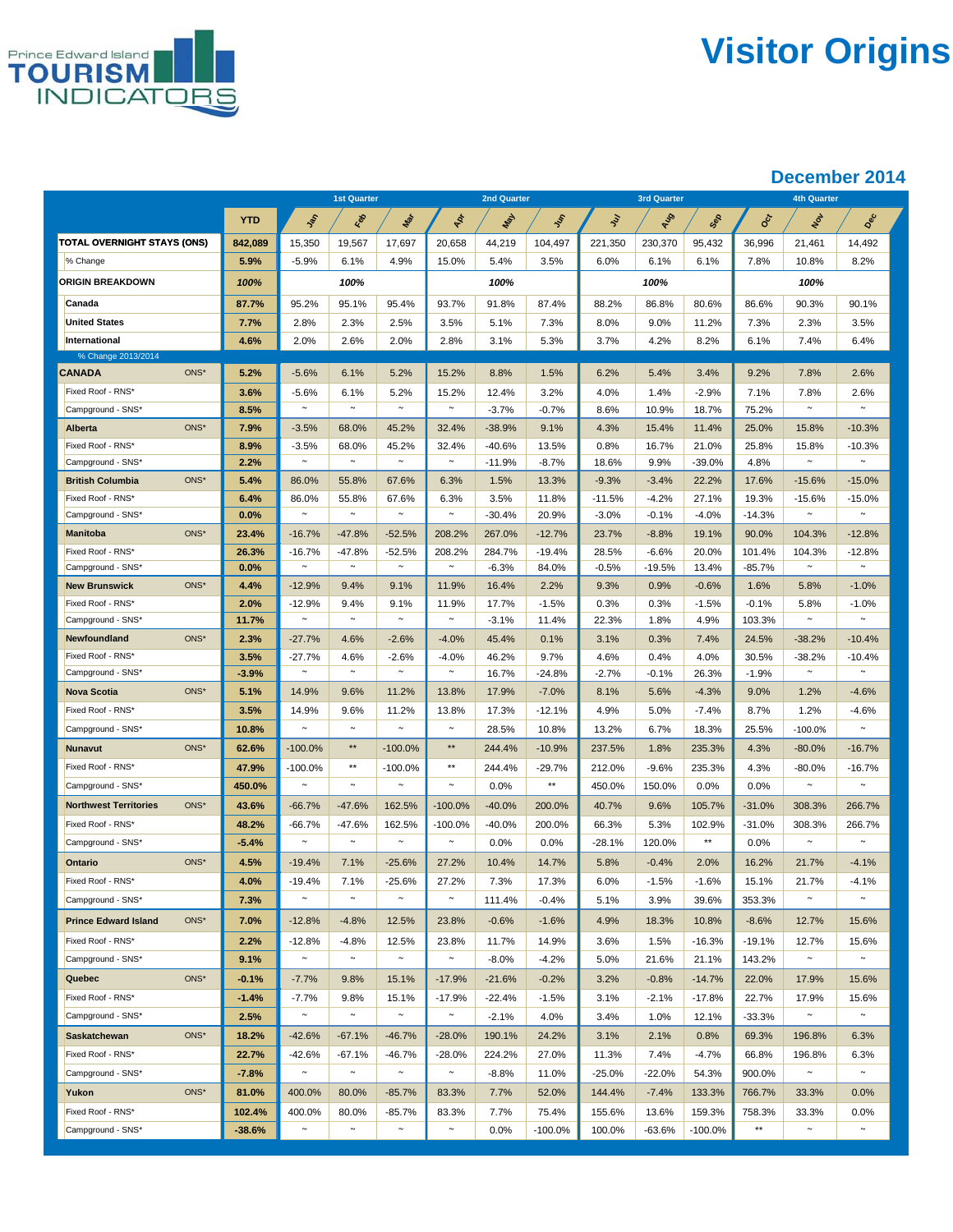## **Visitor Origins**



|                      |         |            | <b>1st Quarter</b>    |                       |                      | <b>2nd Quarter</b> |                      |                |                | <b>3rd Quarter</b> |                | <b>4th Quarter</b>        |              |                  |  |
|----------------------|---------|------------|-----------------------|-----------------------|----------------------|--------------------|----------------------|----------------|----------------|--------------------|----------------|---------------------------|--------------|------------------|--|
|                      |         | <b>YTD</b> | Jan                   | Feb                   | Mar                  | $4p_r$             | <b>May</b>           | $v_{\rm c}$    | ş              | Aug                | Sep            | $\mathbf{e}^{\mathbf{c}}$ | Nov          | Dec              |  |
| <b>UNITED STATES</b> | ONS*    | 0.0%       | $-18.7%$              | $-22.8%$              | 14.3%                | $-7.6%$            | $-19.6%$             | $-6.7%$        | $-0.8\%$       | 11.7%              | $-2.4%$        | $-11.6%$                  | $-22.3%$     | 22.0%            |  |
| Fixed Roof - RNS*    |         | $-0.4%$    | $-18.7%$              | $-22.8%$              | 14.3%                | $-7.6%$            | $-15.0%$             | $-3.4%$        | $-2.0%$        | 11.5%              | $-3.9%$        | $-12.1%$                  | $-22.3%$     | 22.0%            |  |
| Campground - SNS*    |         | 2.1%       | $\tilde{}$            | $\tilde{\phantom{a}}$ | $\tilde{}$           | $\sim$             | $-57.1%$             | $-20.6%$       | 3.2%           | 12.3%              | 6.3%           | 0.0%                      | $\sim$       | $\sim$           |  |
| <b>New England</b>   | ONS*    | 0.1%       | 14.4%                 | 18.4%                 | 16.8%                | $-9.3%$            | 0.8%                 | $-16.7%$       | $-0.1%$        | 5.2%               | 1.2%           | $-4.9%$                   | $-9.5%$      | 36.8%            |  |
| Fixed Roof - RNS*    |         | $-1.0%$    | 14.4%                 | 18.4%                 | 16.8%                | $-9.3%$            | 2.6%                 | $-20.3%$       | $-2.3%$        | 3.9%               | 4.5%           | $-3.2%$                   | $-9.5%$      | 36.8%            |  |
| Campground - SNS*    |         | 5.0%       | $\sim$                | $\sim$                | $\sim$               | $\sim$             | $-37.0%$             | 6.2%           | 8.6%           | 9.4%               | $-18.4%$       | $-54.5%$                  | $\sim$       | $\sim$           |  |
| <b>Mid-Atlantic</b>  | ONS*    | -4.7%      | $-50.7%$              | $-40.9%$              | $-33.0%$             | 29.8%              | $-9.2%$              | $-5.2%$        | 10.2%          | $-8.3%$            | $-12.6%$       | $-7.7%$                   | $-64.3%$     | 34.8%            |  |
| Fixed Roof - RNS*    |         | $-4.7%$    | $-50.7%$              | $-40.9%$              | $-33.0%$             | 29.8%              | $-9.2%$              | $-3.1%$        | 9.3%           | $-5.5%$            | $-16.0%$       | $-8.1%$                   | $-64.3%$     | 34.8%            |  |
| Campground - SNS*    |         | $-4.7%$    | $\tilde{}$            | $\sim$                | $\sim$               | $\sim$             | $-8.7%$              | $-16.6%$       | 14.5%          | $-21.5%$           | 14.0%          | 20.0%                     | $\sim$       |                  |  |
| <b>South</b>         | ONS*    | 7.0%       | $-32.4%$              | $-64.9%$              | $-14.7%$             | $-23.2%$           | $-31.6%$             | 18.3%          | $-8.2%$        | 43.1%              | $-4.5%$        | $-20.9%$                  | 71.0%        | 153.8%           |  |
| Fixed Roof - RNS*    |         | 10.5%      | $-32.4%$              | $-64.9%$              | $-14.7%$             | $-23.2%$           | $-21.4%$             | 40.2%          | $-7.8%$        | 50.6%              | $-7.8%$        | $-24.0%$                  | 71.0%        | 153.8%           |  |
| Campground - SNS*    |         | $-4.2%$    | $\sim$                | $\sim$                | $\tilde{}$           | $\sim$             | $-65.4%$             | $-29.6%$       | $-9.3%$        | 21.3%              | 13.4%          | 48.6%                     | $\sim$       | $\sim$           |  |
| <b>Midwest</b>       | ONS*    | $-10.2%$   | $-22.5%$              | 19.7%                 | 31.9%                | 7.5%               | $-38.9%$             | $-12.1%$       | $-5.4%$        | $-7.0%$            | $-3.1%$        | $-17.0%$                  | $-58.5%$     | $-43.1%$         |  |
| Fixed Roof - RNS*    |         | $-12.7%$   | $-22.5%$              | 19.7%                 | 31.9%                | 7.5%               | -37.8%               | $-10.8%$       | $-8.3%$        | $-8.1%$            | $-9.9%$        | -18.7%                    | $-58.5%$     | $-43.1%$         |  |
| Campground - SNS*    |         | 4.2%       | $\sim$                | $\sim$                | $\sim$               | $\sim$             | $-66.7%$             | $-20.8%$       | 7.1%           | $-3.0%$            | 34.6%          | 35.3%                     | $\sim$       | $\sim$           |  |
| West                 | ONS*    | 1.9%       | $-17.8%$              | $-5.3%$               | 186.5%               | $-16.0%$           | $-6.4%$              | $-22.0%$       | 5.5%           | 22.5%              | 6.2%           | $-2.7%$                   | $-41.6%$     | $-56.1%$         |  |
| Fixed Roof - RNS*    |         | $-0.8%$    | $-17.8%$              | $-5.3%$               | 186.5%               | $-16.0%$           | $-4.3%$              | $-18.6%$       | 2.7%           | 10.2%              | 6.9%           | $-0.4%$                   | $-41.6%$     | $-56.1%$         |  |
| Campground - SNS*    |         | 17.3%      | $\tilde{}$            | $\sim$                | $\sim$               | $\sim$             | $-45.5%$             | $-37.6%$       | 17.1%          | 66.7%              | 2.8%           | $-56.5%$                  | $\sim$       | $\sim$           |  |
| <b>INTERNATIONAL</b> | ONS*    | 38.8%      | $-1.3%$               |                       |                      | 49.4%              |                      |                |                |                    |                |                           | 111.6%       |                  |  |
| Fixed Roof - RNS*    |         | 39.4%      | $-1.3%$               | 54.3%<br>54.3%        | $-13.8%$<br>$-13.8%$ | 49.4%              | $-18.5%$<br>$-19.3%$ | 69.3%<br>76.1% | 28.3%<br>23.3% | 18.9%<br>16.9%     | 69.0%<br>75.9% | 40.8%<br>42.3%            | 111.6%       | 274.6%<br>274.6% |  |
| Campground - SNS*    |         | 33.9%      | $\sim$                | $\sim$                | $\sim$               | $\sim$             | 8.9%                 | 22.6%          | 59.9%          | 30.1%              | 12.8%          | $-29.4%$                  | $\sim$       | $\sim$           |  |
| <b>Australia</b>     | ONS*    | 6.4%       | $**$                  | 650.0%                | $-45.5%$             | 46.4%              | 1.1%                 | 8.8%           | 21.2%          | 1.5%               | $-5.6%$        | $-5.4%$                   | 115.4%       | $-72.0%$         |  |
| Fixed Roof - RNS*    |         | 6.1%       | $\star\star$          | 650.0%                | $-45.5%$             | 46.4%              | $-6.7%$              | 1.9%           | 34.3%          | $-4.8%$            | $-2.9%$        | $-7.3%$                   | 115.4%       | $-72.0%$         |  |
| Campground - SNS*    |         | 8.9%       | $\tilde{\phantom{a}}$ | $\sim$                | $\sim$               | $\sim$             | $\star\star$         | 145.5%         | $-28.8%$       | 51.7%              | $-25.5%$       | 28.6%                     | $\sim$       | $\sim$           |  |
| China                | ONS*    | 206.2%     | 381.0%                | 481.0%                | 650.0%               | $-27.5%$           | $-35.0%$             | $-33.8%$       | 180.0%         | 279.9%             | 513.6%         | 5.5%                      | 934.6%       | 1484.2%          |  |
| Fixed Roof - RNS*    |         | 206.8%     | 381.0%                | 481.0%                | 650.0%               | $-27.5%$           | $-35.0%$             | $-33.5%$       | 180.3%         | 281.9%             | 513.6%         | 5.5%                      | 934.6%       | 1484.2%          |  |
| Campground - SNS*    |         | $-33.3%$   | $\sim$                | $\sim$                | $\sim$               | $\sim$             | 0.0%                 | -100.0%        | 100.0%         | $-100.0%$          | 0.0%           | 0.0%                      | $\sim$       | $\sim$           |  |
| <b>England</b>       | ONS*    | 21.9%      | $-92.9%$              | $-11.8%$              | 57.9%                | 46.2%              | 71.1%                | $-23.0%$       | 16.0%          | 36.4%              | 41.3%          | 58.8%                     | $-77.8%$     | $\star\star$     |  |
| Fixed Roof - RNS*    |         | 27.8%      | $-92.9%$              | $-11.8%$              | 57.9%                | 46.2%              | 79.1%                | $-18.7%$       | 15.8%          | 49.7%              | 49.3%          | 58.8%                     | $-77.8%$     | $**$             |  |
| Campground - SNS*    |         | $-56.5%$   | $\sim$                | $\sim$                | $\sim$               | $\sim$             | $-100.0%$            | $-68.2%$       | 22.2%          | $-67.5%$           | $-52.6%$       | 0.0%                      | $\sim$       | $\sim$           |  |
| <b>France</b>        | ONS*    | $-4.7%$    | 150.0%                | $**$                  | $-80.0%$             | 966.7%             | $-29.8%$             | $-26.6%$       | $-12.7%$       | $-8.3%$            | 17.3%          | $-6.1%$                   | 200.0%       | 0.0%             |  |
| Fixed Roof - RNS*    |         | $-2.4%$    | 150.0%                | $**$                  | $-80.0%$             | 966.7%             | $-22.0%$             | $-27.1%$       | $-12.1%$       | $-7.4%$            | 18.2%          | $-9.1%$                   | 200.0%       | 0.0%             |  |
| Campground - SNS*    |         | $-16.5%$   | $\tilde{}$            | $\sim$                | $\tilde{}$           | $\sim$             | $-85.7%$             | $-20.0%$       | $-15.2%$       | $-11.1%$           | 0.0%           | $**$                      | $\sim$       |                  |  |
| Germany              | ONS*    | 42.2%      | $-67.6%$              | $-81.1%$              | $-76.5%$             | 57.1%              | 45.9%                | 15.0%          | 6.5%           | 49.7%              | 81.8%          | 233.6%                    | 104.5%       | 14.7%            |  |
| Fixed Roof - RNS*    |         | 46.1%      | $-67.6%$              | $-81.1%$              | $-76.5%$             | 57.1%              | 37.7%                | $-6.8%$        | 6.6%           | 60.6%              | 103.7%         | 274.5%                    | 104.5%       | 14.7%            |  |
| Campground - SNS*    |         | 25.7%      | $\sim$                | $\sim$                | $\tilde{}$           | $\sim$             | 123.1%               | 105.4%         | 6.3%           | 17.1%              | 2.7%           | $-64.3%$                  | $\sim$       |                  |  |
| Ireland              | ONS*    | $-10.8%$   | 14.3%                 | $-100.0%$             | $-57.1%$             | $\star\star$       | 7.1%                 | $-26.7%$       | $-37.8%$       | 181.3%             | $-40.9%$       | $-71.4%$                  | $\star\star$ | 0.0%             |  |
| Fixed Roof - RNS*    |         | $-10.7%$   | 14.3%                 | $-100.0\%$            | $-57.1%$             | $\star\star$       | 7.1%                 | $-23.8%$       | $-39.2%$       | 181.3%             | $-45.5%$       | $-71.4%$                  | $**$         | 0.0%             |  |
| Campground - SNS*    |         | $-16.7%$   | $\sim$                | $\sim$                | $\sim$               | $\sim$             | 0.0%                 | $-66.7%$       | 0.0%           | 0.0%               | $\star\star$   | 0.0%                      | $\sim$       | $\sim$           |  |
| Japan                | ONS*    | 123.1%     | 20.0%                 | 733.3%                | $-83.3%$             | 28.1%              | $-40.4%$             | 347.0%         | 126.3%         | 7.4%               | 190.7%         | 29.2%                     | 3578.6%      | 229.5%           |  |
| Fixed Roof - RNS*    |         | 122.6%     | 20.0%                 | 733.3%                | $-83.3%$             | 28.1%              | $-40.4%$             | 346.3%         | 122.8%         | 7.1%               | 192.3%         | 29.2%                     | 3578.6%      | 229.5%           |  |
| Campground - SNS*    |         | 460.0%     | $\sim$                | $\sim$                | $\sim$               | $\sim$             | 0.0%                 | $\star\star$   | $\star\star$   | 150.0%             | $-100.0%$      | 0.0%                      | $\sim$       | $\sim$           |  |
| <b>Netherlands</b>   | ONS*    | 53.3%      | $-100.0%$             | $\star\star$          | $-100.0%$            | $-75.0%$           | $-6.8%$              | 19.6%          | $-19.8%$       | 63.0%              | 235.3%         | 150.0%                    | 625.0%       | 150.0%           |  |
| Fixed Roof - RNS*    |         | 65.8%      | $-100.0%$             | $\star\star$          | $-100.0%$            | $-75.0%$           | $-9.5%$              | 120.0%         | $-27.3%$       | 84.8%              | 239.0%         | 145.0%                    | 625.0%       | 150.0%           |  |
| Campground - SNS*    |         | 13.1%      | $\sim$                | $\sim$                | $\sim$               | $\sim$             | 50.0%                | $-76.9%$       | 7.4%           | 20.6%              | 220.0%         | $\star\star$              | $\sim$       | $\sim$           |  |
| <b>Scotland</b>      | $ONS^*$ | $-9.3%$    | 0.0%                  | $-100.0\%$            | 0.0%                 | 300.0%             | $-50.0%$             | $-51.6%$       | $-55.4%$       | 11.4%              | 71.4%          | 40.0%                     | $\star\star$ | 0.0%             |  |
| Fixed Roof - RNS*    |         | $-10.6%$   | 0.0%                  | $-100.0%$             | 0.0%                 | 300.0%             | $-50.0%$             | $-53.3%$       | $-58.7%$       | 11.4%              | 67.9%          | 40.0%                     | $\star\star$ | 0.0%             |  |
| Campground - SNS*    |         | 66.7%      | $\sim$                | $\sim$                | $\sim$               | $\sim$             | 0.0%                 | 0.0%           | 50.0%          | 0.0%               | $\star\star$   | 0.0%                      | $\sim$       |                  |  |
| <b>Switzerland</b>   | ONS*    | $-21.7%$   | $-100.0%$             | 0.0%                  | 66.7%                | $-75.0%$           | $-62.5%$             | $-9.2%$        | $-25.4%$       | 12.9%              | $-26.5%$       | $-60.2%$                  | $-75.0%$     | $-100.0\%$       |  |
| Fixed Roof - RNS*    |         | $-16.5%$   | $-100.0%$             | 0.0%                  | 66.7%                | $-75.0%$           | $-68.0%$             | 31.8%          | $-19.3%$       | 23.0%              | $-20.4%$       | $-58.7%$                  | $-75.0%$     | $-100.0%$        |  |
| Campground - SNS*    |         | $-30.6%$   | $\sim$                | $\sim$                | $\sim$               | $\sim$             | $-42.9%$             | $-51.2%$       | $-32.6%$       | $-1.4%$            | $-40.4%$       | $-75.0%$                  | $\sim$       | $\sim$           |  |
| <b>Others</b>        | ONS*    | 14.4%      | $-25.8%$              | 13.2%                 | 5.2%                 | 71.6%              | $-21.0%$             | 26.2%          | 20.5%          | 5.9%               | 16.7%          | 40.7%                     | $-8.1%$      | 369.0%           |  |
| Fixed Roof - RNS*    |         | 8.7%       | $-25.8%$              | 13.2%                 | 5.2%                 | 71.6%              | $-20.1%$             | 27.9%          | 5.8%           | $-0.9%$            | 14.6%          | 40.9%                     | $-8.1%$      | 369.0%           |  |
| Campground - SNS*    |         | 60.1%      | $\sim$                | $\sim$                | $\sim$               | $\sim$             | $-64.3%$             | 17.6%          | 127.9%         | 44.0%              | 33.2%          | 20.0%                     | $\sim$       | $\sim$           |  |